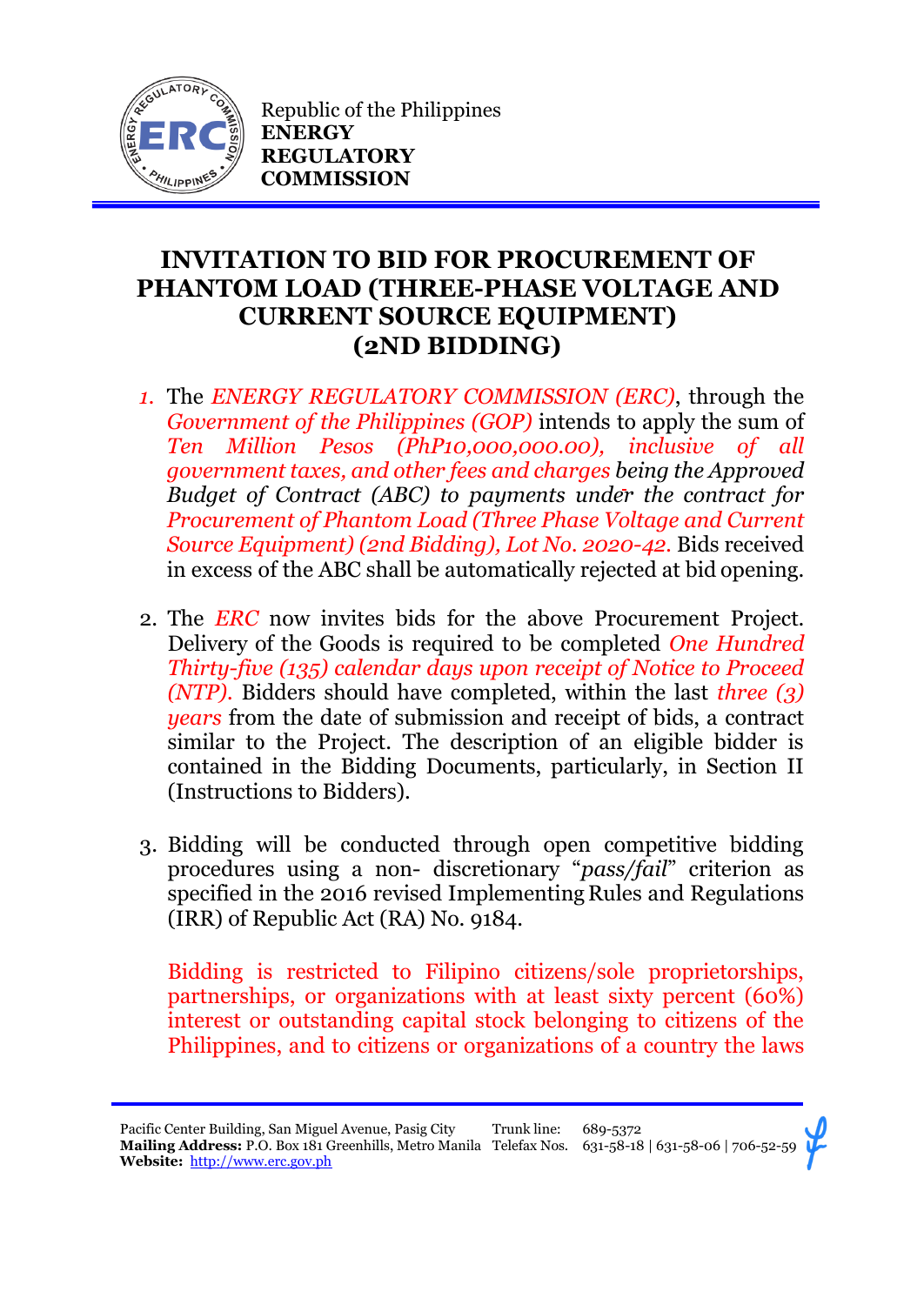or regulations of which grant similar rights or privileges to Filipino citizens, pursuant to RA No. 5183.

- 4. Prospective Bidders may obtain further information from *ERC BAC Secretariat* and inspect the Bidding Documents at the address given below during *Monday to Friday, 8:00 A.M. to 5:00 P.M*.
- 5. A complete set of Bidding Documents may be acquired by interested Bidders on *19 November 2020* from the given address and website(s) below *and upon payment of the applicable fee for the Bidding Documents, pursuant to the latest Guidelines issued by the GPPB, in the amount of Twenty-Five Thousand Pesos (PhP25,000.00)*. The Procuring Entity shall allow the bidder to present its proof of payment for the fees *in person.*
- 6. The *ERC BAC* will hold a Pre-Bid Conference<sup>1</sup> , which shall be open to prospective bidders, on *27 November 2020, 9:00 A.M. through videoconferencing via MS Teams, which can be accessed through:*

https://teams.microsoft.com/l/meetupjoin/19%3ameeting\_YTgxNzQyZWQtMGFjZC00NjY5LTk0ZWItNTJiYjE4M TU3NGQ4%40thread.v2/0?context=%7b%22Tid%22%3a%220f0dac9f-433c-41ba-9f57-42be6fe671a9%22%2c%22Oid%22%3a%22638c224b-aae0- 4a1f-95d8-6b417df5646d%22%7d

- 7. Bids must be duly received by the BAC Secretariat through manual submission at the office address indicated below on or before *10* **December 2020, 12:00 P.M.** Late bids shall not be accepted. Bidders are requested to submit one (1) original and one (1) copy of their bids. Bidders are likewise requested to bring the originals of the documents submitted and present the same for comparison during the bid opening.
- 8. All Bids must be accompanied by a bid security in any of the acceptable forms and in the amount stated in **ITB** Clause 14.
- 9. Bid opening shall be on *10 December 2020, 1:00 P.M.* at the given address below. Bids will be opened in the presence of the bidders' representatives who choose to attend the activity.